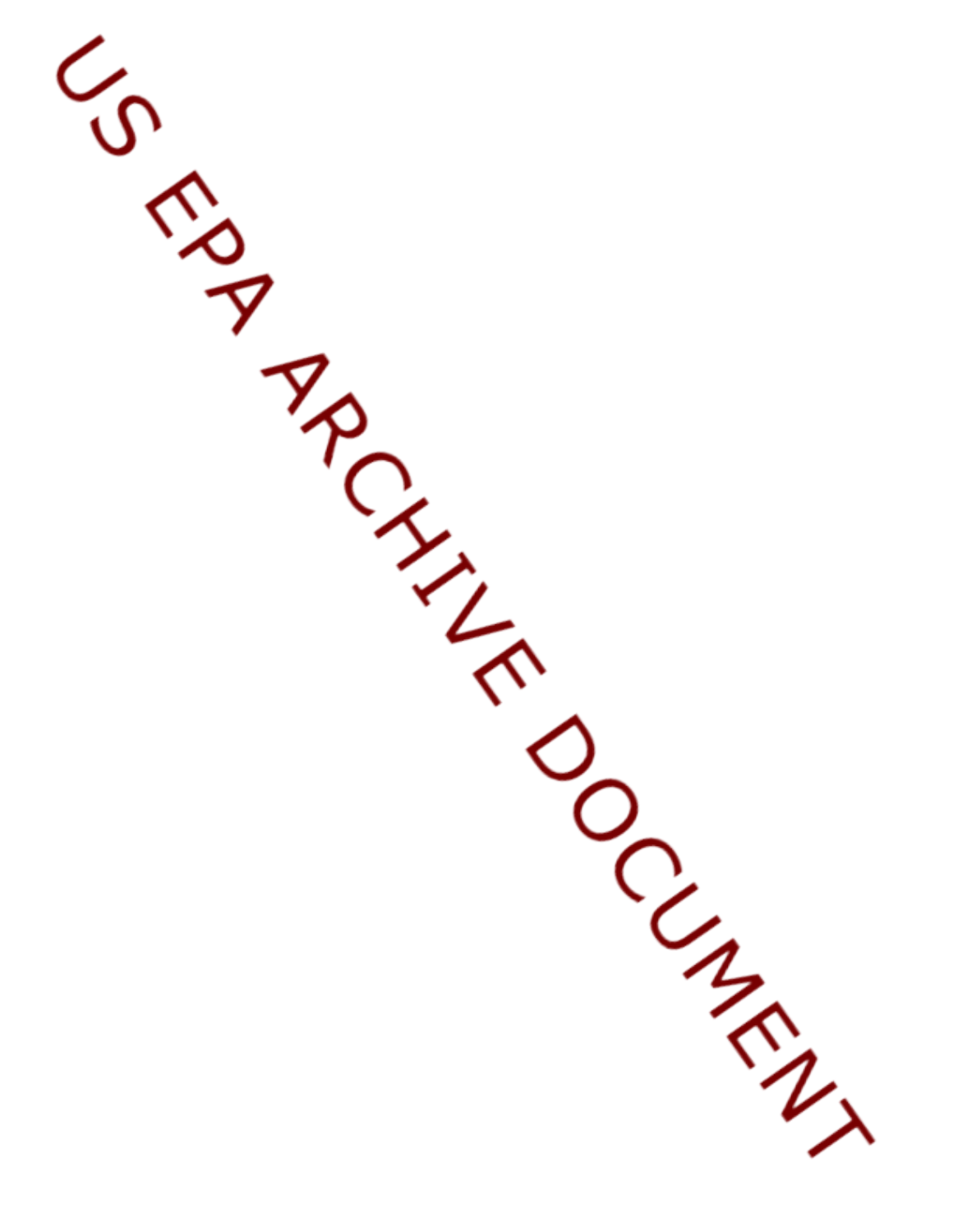# **PRESIDENT BUSH ANNOUNCES CLEAR SKIES & GLOBAL CLIMATE CHANGE INITIATIVES**

### **TODAY'S PRESIDENTIAL ACTION**

**Today the President will unveil the most aggressive initiative in American history to cut power plant emissions, as well as a bold new strategy for addressing global climate change.**

- ˛ **The Clear Skies Initiative.** Cuts power plant emissions of the three worst air pollutants nitrogen oxides, sulfur dioxide, and mercury – by 70 percent. The initiative will improve air quality using a proven, market-based approach.
- ˛ **Global Climate Change.** Commits America to an aggressive strategy to cut greenhouse gas intensity by 18% over the next 10 years. The initiative also supports vital climate change research and ensures that America's workers and citizens of the developing world are not unfairly penalized.

## **THE CLEAR SKIES INITIATIVE**

### **Dramatically & Steadily Cuts Power Plant Emissions of Three of the Worst Air Pollutants:**

- $\boxtimes$  Cuts sulfur dioxide (SO2) emissions by 73 percent, from current emissions of 11 million tons to a cap of 4.5 million tons in 2010, and 3 million tons in 2018.
- $\boxtimes$  Cuts emissions of nitrogen oxides (NOx) by 67 percent, from current emissions of 5 million tons to a cap of 2.1 million tons in 2008, and to 1.7 million tons in 2018.
- $\boxtimes$  Cuts mercury emissions by 69 percent the first-ever national cap on mercury emissions. Emissions will be cut from current emissions of 48 tons to a cap of 26 tons in 2010, and 15 tons in 2018.

#### **Uses a Proven Market-Based Approach:**

- $\boxtimes$  Protects Americans from respiratory and cardiovascular diseases by dramatically reducing smog, acid rain, fine particles, regional haze, nitrogen and mercury deposition.
- $\boxtimes$  Protects our wildlife, habitats and ecosystem health.
- $\boxtimes$  Cuts pollution further, faster, cheaper, and with more certainty, using a "cap-and trade" program, replacing a cycle of endless litigation with rapid and certain improvements in air quality.
- $\boxtimes$  Saves as much as \$1 billion annually in compliance costs that are passed along to American consumers, and improves air quality and protects the reliability and affordability of electricity.
- $\boxtimes$  Uses the model of our most successful clean air law the 1990 Clean Air Act's acid rain program and encourages use of new and cleaner pollution control technologies.

### **A NEW APPROACH ON GLOBAL CLIMATE CHANGE**

The President has committed America to an aggressive new strategy to cut greenhouse gas intensity by 18% over the next 10 years. The initiative also supports vital climate change research and ensures that America's workers and citizens of the developing world are not unfairly penalized. The President's initiative puts America on a path to slow the growth of greenhouse gas emissions, and – as the science justifies – to stop, and then reverse that growth.